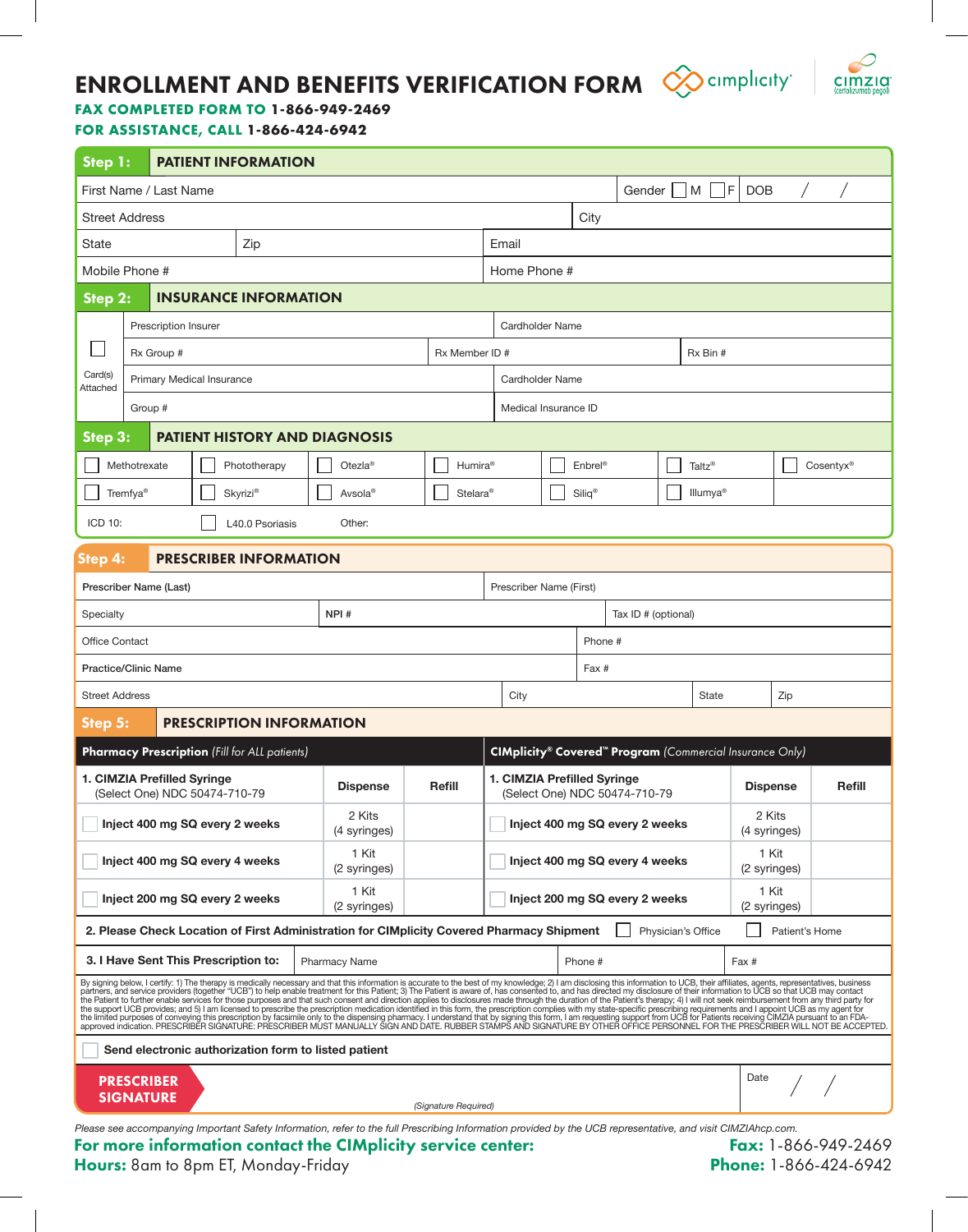# **Indications**

- CIMZIA is indicated for the treatment of adults with moderately to severely active rheumatoid arthritis (RA)
- CIMZIA is indicated for the treatment of adult patients with active psoriatic arthritis (PsA)
- CIMZIA is indicated for the treatment of adults with active ankylosing spondylitis (AS)
- CIMZIA is indicated for reducing signs and symptoms of Crohn's disease (CD) and maintaining clinical response in adult patients with moderately to severely active disease who have had an inadequate response to conventional therapy
- CIMZIA is indicated for the treatment of adults with moderate-to-severe plaque psoriasis (PSO) who are candidates for systemic therapy or phototherapy
- CIMZIA is indicated for the treatment of adults with active non-radiographic axial spondyloarthritis (nr-axSpA) with objective signs of inflammation

## Important Safety Information

### **CONTRAINDICATIONS**

CIMZIA is contraindicated in patients with a history of hypersensitivity reaction to certolizumab pegol or to any of the excipients. Reactions have included angioedema, anaphylaxis, serum sickness, and urticaria.

#### SERIOUS INFECTIONS

**Patients treated with CIMZIA are at increased risk for developing serious infections that may lead to hospitalization or death. Most patients who developed these infections were taking concomitant immunosuppressants such as methotrexate or corticosteroids.**

**Discontinue CIMZIA if a patient develops a serious infection or sepsis.**

**Reported infections include:**

- **• Active tuberculosis (TB), including reactivation of latent TB. Patients with TB have frequently presented with disseminated or extrapulmonary disease. Test patients for latent TB before CIMZIA use and during therapy. Initiate treatment for latent TB prior to CIMZIA use.**
- **• Invasive fungal infections, including histoplasmosis, coccidioidomycosis, candidiasis, aspergillosis, blastomycosis, and pneumocystosis. Patients with histoplasmosis or other invasive fungal infections may present with disseminated, rather than localized, disease. Antigen and antibody testing for histoplasmosis may be negative in some patients with active infection. Consider empiric antifungal therapy in patients at risk for invasive fungal infections who develop severe systemic illness.**
- **• Bacterial, viral, and other infections due to opportunistic pathogens, including Legionella and Listeria.**

**Carefully consider the risks and benefits of treatment with CIMZIA prior to initiating therapy in the following patients: with chronic or recurrent infection; who have been exposed to TB; with a history of opportunistic infection; who resided in or traveled in regions where mycoses are endemic; with underlying conditions that may predispose them to infection. Monitor patients closely for the development of signs and symptoms of infection during and after treatment with CIMZIA, including the possible development of TB in patients who tested negative for latent TB infection prior to initiating therapy.**

- Do not start CIMZIA during an active infection, including localized infections.
- Patients older than 65 years, patients with co-morbid conditions, and/or patients taking concomitant immunosuppressants may be at greater risk of infection.
- If an infection develops, monitor carefully and initiate appropriate therapy.

#### MALIGNANCY

**Lymphoma and other malignancies, some fatal, have been reported in children and adolescent patients treated with TNF blockers, of which CIMZIA is a member. CIMZIA is not indicated for use in pediatric patients.**

• Consider the risks and benefits of CIMZIA treatment prior to initiating or continuing therapy in a patient with known malignancy.

- In clinical trials, more cases of malignancies were observed among CIMZIAtreated patients compared to control patients.
- In CIMZIA clinical trials, there was an approximately 2-fold higher rate of lymphoma than expected in the general U.S. population. Patients with rheumatoid arthritis, particularly those with highly active disease, are at a higher risk of lymphoma than the general population.
- Malignancies, some fatal, have been reported among children, adolescents, and young adults being treated with TNF blockers. Approximately half of the cases were lymphoma, while the rest were other types of malignancies, including rare types associated with immunosuppression and malignancies not usually seen in this patient population.
- Postmarketing cases of hepatosplenic T-cell lymphoma (HSTCL), a rare type of T-cell lymphoma, have been reported in patients treated with TNF blockers, including CIMZIA. These cases have had a very aggressive disease course and have been fatal. The majority of reported TNF blocker cases have occurred in patients with Crohn's disease or ulcerative colitis, and the majority were in adolescent and young adult males. Almost all of these patients had received treatment with azathioprine or 6-mercaptopurine concomitantly with a TNF blocker at or prior to diagnosis. Carefully assess the risks and benefits of treating with CIMZIA in these patient types.

• Cases of acute and chronic leukemia were reported with TNF blocker use.

#### HEART FAILURE

• Worsening and new onset congestive heart failure (CHF) have been reported with TNF blockers. Exercise caution and monitor carefully.

#### HYPERSENSITIVITY

• Angioedema, anaphylaxis, dyspnea, hypotension, rash, serum sickness, and urticaria have been reported following CIMZIA administration. If a serious allergic reaction occurs, stop CIMZIA and institute appropriate therapy. The needle shield inside the removable cap of the CIMZIA prefilled syringe contains a derivative of natural rubber latex which may cause an allergic reaction in individuals sensitive to latex.

#### HEPATITIS B VIRUS REACTIVATION

- Use of TNF blockers, including CIMZIA, may increase the risk of reactivation of hepatitis B virus (HBV) in patients who are chronic carriers. Some cases have been fatal.
- Test patients for HBV infection before initiating treatment with CIMZIA.
- Exercise caution in patients who are carriers of HBV and monitor them before and during CIMZIA treatment.
- Discontinue CIMZIA and begin antiviral therapy in patients who develop HBV reactivation. Exercise caution when resuming CIMZIA after HBV treatment.

#### NEUROLOGIC REACTIONS

• TNF blockers, including CIMZIA, have been associated with rare cases of new onset or exacerbation of central nervous system and peripheral demyelinating diseases, including multiple sclerosis, seizure disorder, optic neuritis, peripheral neuropathy, and Guillain-Barré syndrome.

#### HEMATOLOGIC REACTIONS

- Rare reports of pancytopenia, including aplastic anemia, have been reported with TNF blockers. Medically significant cytopenia has been infrequently reported with CIMZIA.
- Consider stopping CIMZIA if significant hematologic abnormalities occur.

#### DRUG INTERACTIONS

• Do not use CIMZIA in combination with other biological DMARDS.

#### AUTOIMMUNITY

• Treatment with CIMZIA may result in the formation of autoantibodies and, rarely, in development of a lupus-like syndrome. Discontinue treatment if symptoms of a lupus-like syndrome develop.

#### IMMUNIZATIONS

• Patients on CIMZIA should not receive live or live-attenuated vaccines.

#### ADVERSE REACTIONS

• The most common adverse reactions in CIMZIA clinical trials (≥8%) were upper respiratory infections (18%), rash (9%), and urinary tract infections (8%).

**Please see full Prescribing Information provided by the UCB representative, and visit CIMZIAhcp.com.**



CIMZIA®, CIMplicity®, and cimplicity® are registered trademarks, and CIMplicity® Covered™ is a trademark, of the UCB Group of Companies.<br>All other trademarks are the property of their respective holders.<br>©2021 UCB, Inc.,